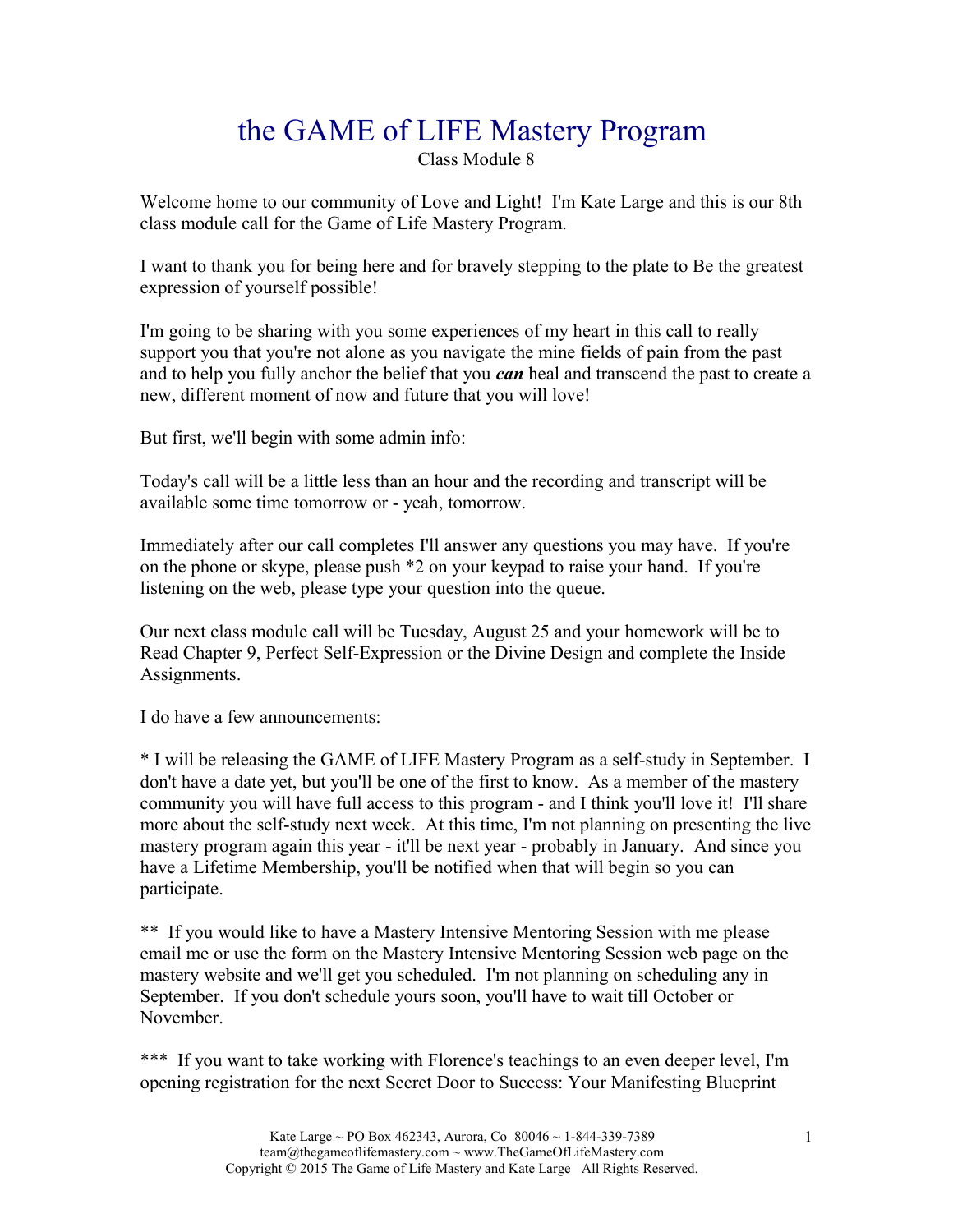Mastermind in just a few days. The mastermind is truly an extraordinary experience that is almost beyond description.

It is a small intimate group designed for those who are really serious about mastering their lives. In this program you will be heard and supported like never before. The group is small - 6 people or less and is interactive. Everyone participates and you'll receive my support as well as your fellow mastermind family.

So far the masterminds have been women and these women have experienced extraordinary life changing breakthroughs. Men, you're welcome, too!

I'm offering this to the current GAME of LIFE Mastery students first before I open it to the public. If you're interested in this program, please email me with Secret Door to Success in the subject line and we'll set an appointment to determine if the program is a good fit for you.

#### **Class**

Okay, so this is our eighth class module and I trust that you're exactly where you need to be! Your homework was to read chapter 6, Cast the Burden and complete the Inside Assignments, but don't beat yourself up if you haven't done that yet - instead celebrate everything you've accomplished.

The magic of this program is you'll get what you need at the right time - the calls are loaded with information that build on the workbook, but each one can stand alone without the other. If you're worrying about completing your homework, give that worry to your Worry Angel and enjoy what you're completing or participating in!

If you haven't already, be sure to go to the Mastery Tool Library and download the Disconnect the Cords to Heal the Wounds of Your Heart program. We will be experiencing this healing method during this live call and it's very powerful. By experiencing it on the call, you'll know what to do in the future if you need to disconnect cords of less than love energy that's been revealed to you.

In this eighth module we learn more about Casting the Burden. Just what IS Casting the Burden?

Our burdens are all the energies that we hold on to that are less than love. Our burdens are the resistance we feel within our bodies that tell us that we're out of alignment with what we want to experience or create.

Daily we experience things that are less than love - but these experiences are just that an experience. But when we hold on to the uncomfortable energy of an experience those energies become burdens and blocks that prevent us from creating something better.

Specifically these burdens are the energy of resistance that weigh on us - things we worry about.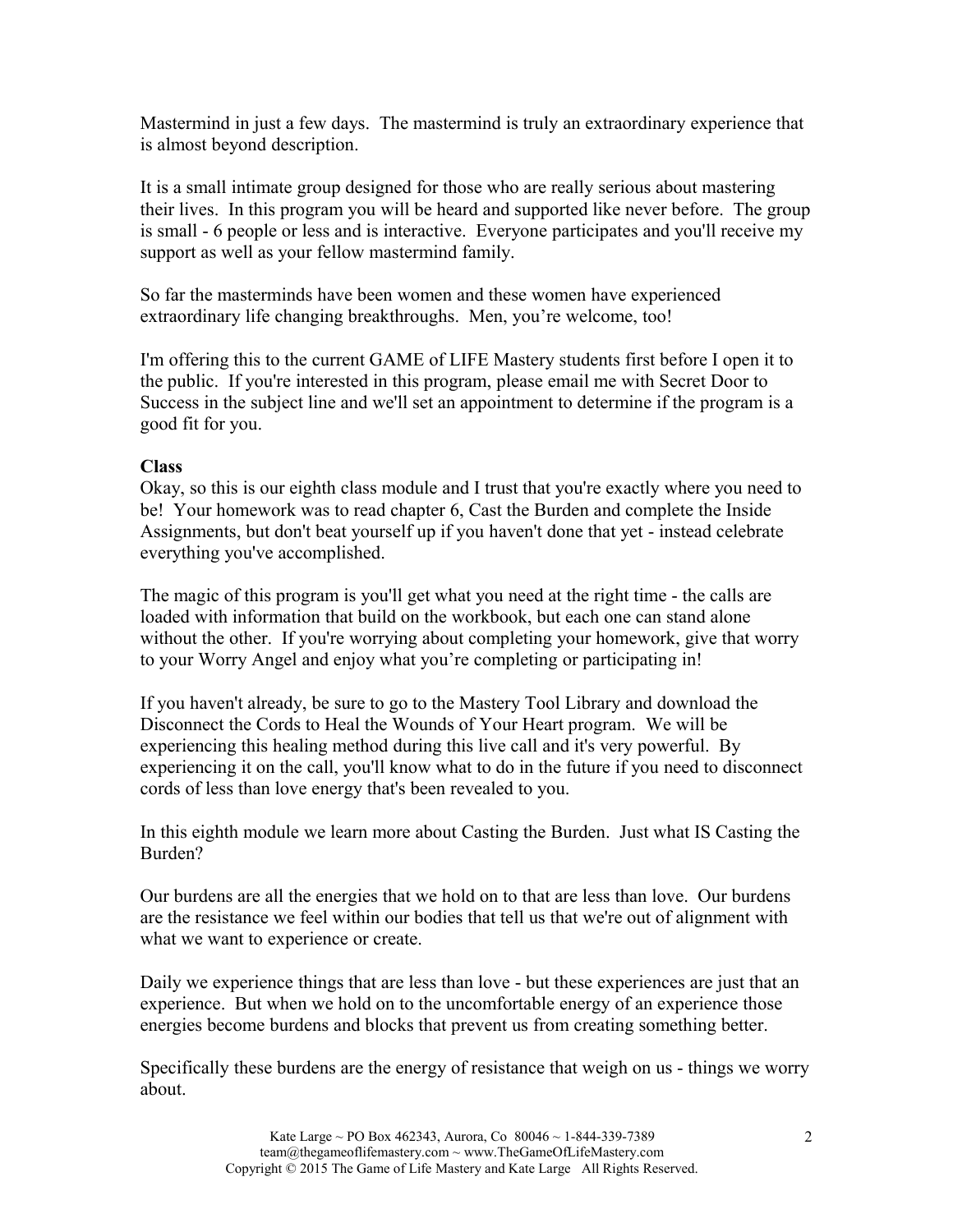An example could be that we get a late notice in the mail that we haven't paid a bill we may hold on to that energy of guilt or shame that we haven't made the payment - and that guilt and shame becomes a burden - and we feel that resistance in our body and that feeling is uncomfortable.

Anything that makes us angry, irritates or annoys us that we hold on to is a burden. Years ago when something would happen that upset me I'd wallow in it and fume. I remember one day I said to my daughter, "Every time I think about --- whatever it was --- I get furious."

Jesse calmly asked me, "Then why are you thinking about it?"

"Why" - indeed! Good grief, what a no brainer!

Anything that we focus our attention and energy on that's less than love is a burden.

And we know that when we vibrate in less than love energy we manifest life situations and relationships that are less than love as our reality, we create more of them - things we don't like.

We live in a world of duality - we're here to experience all facets of existence - from joy and happiness to pain and sorrow. Each one of you in this program have experienced your share of less than love experiences.

You're here now to learn how to consistently create the highest possible outcome as your reality - and you - have - the - power - to - do - that!

You get the duality of the planet through experiences that you've judged as good or bad and through those experiences you have the information you need to compare energy so you can choose a better vibration.

And we've learned that the process is simple - all we need to do is shift our energy from less than love to love.

The key to transforming our life to something better is simple - shift our vibration to a higher vibration of love than we're currently experiencing - and we know what that feels like!

The conditioning of the physical world teaches us that we're limited by our education, our sex, our geographic location, our cash flow and the economy. We're taught to live our lives by conditions and circumstances outside of us.

We're taught this by our teachers, our parents, our religion, our government, our friends, the media - we're influenced by energies outside ourselves and we feel helpless, separated and alone.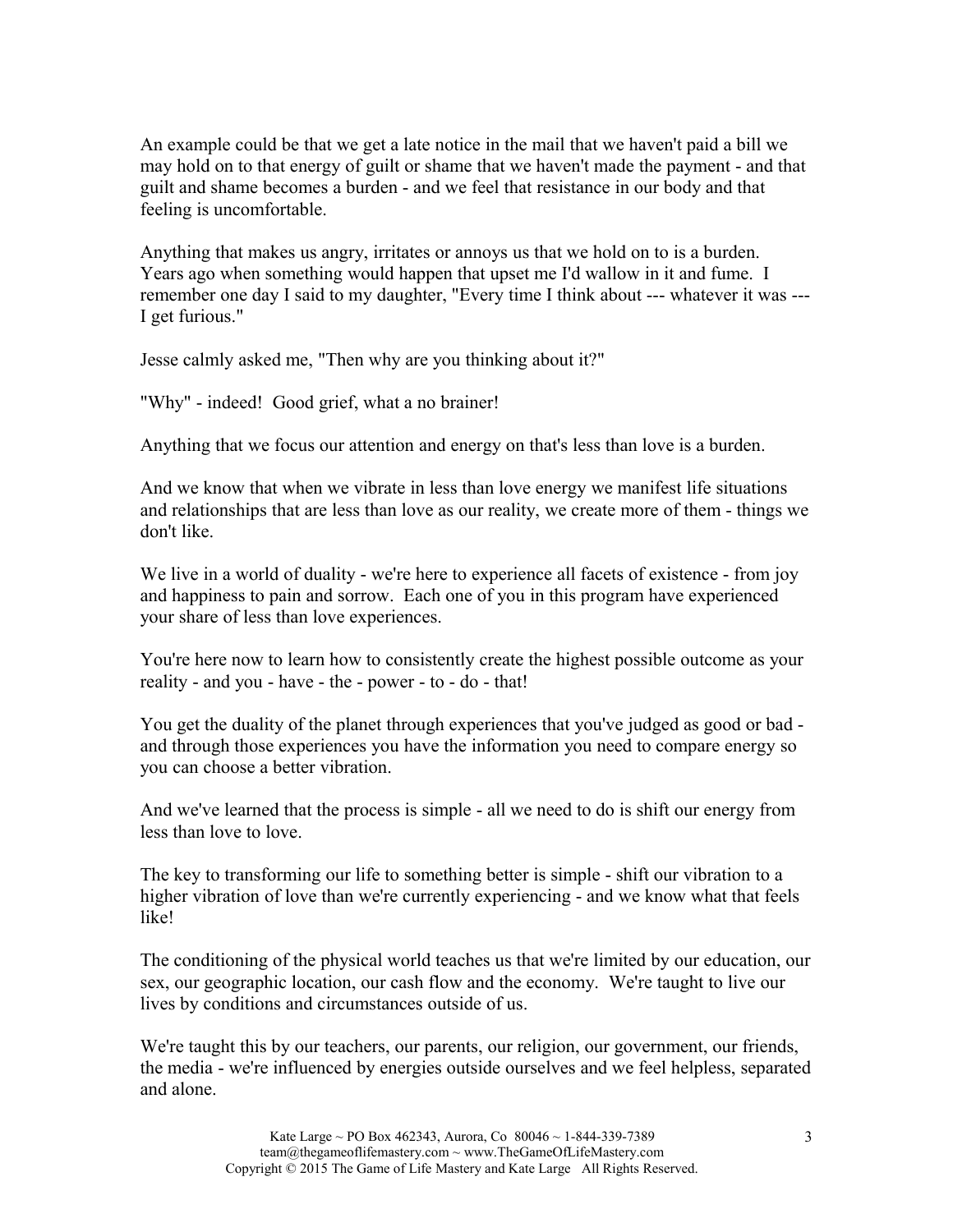But all this being Limited - is an illusion. And humanity as a collective is wakening to this illusion.

The higher vibration of love energy is pulling forth the darkness of fear to be processed and transmuted to the higher vibration of love.

Secrets are being revealed on personal and global levels and through the revelation of the darkness the light is revealing a new, exciting paradigm of living.

#### **New Paradigm of Living**

You and I are here, right now as way showers to perfect and share how to create our version of heaven on earth.

When you joined this program, at some level you were waking up each day facing an abyss of fear. For some of you, that level was low, while for others, the level was high. Each of you have been shifting and experiencing breakthroughs at your own pace - and at your own level.

However, for some of you, your breakthroughs have been the revelation of more fear. I know you didn't want that to be part of your process, but that revelation isn't to discourage you - the energy is coming forward to be healed! This happens for me, too - I'm human, just like you!

Every time I present this program, things come up for me, but I use the same tools that I share with you to heal and process through those things and now you have all these tools, too. And the good part about all this fear being revealed to you now, is that you can process through it once and for all in this safe space that we've created as The Game of Life Mastery Program - and the support of other humans make it easier - you're not alone!

This program is based on Florence's simple teachings. And the basic foundation of this program is incredibly simple - choosing what energy you wish to BE in and being supported in that choice.

Something we must remember is that when *The Game of Life* was printed in 1925-- Florence taught her simple principles of creating happier lives during a very dark time in the United States.

The Great Depression began in 1929, it improved in 1934, and then the US experienced the Recession of 1937. Plus the world was at war - World War I and II were going on.

Then Florence published *The Secret Door to Success* in 1940.

She held the safe space for people to create better lives for themselves no matter what was going on around them - including a depression a recession and world war!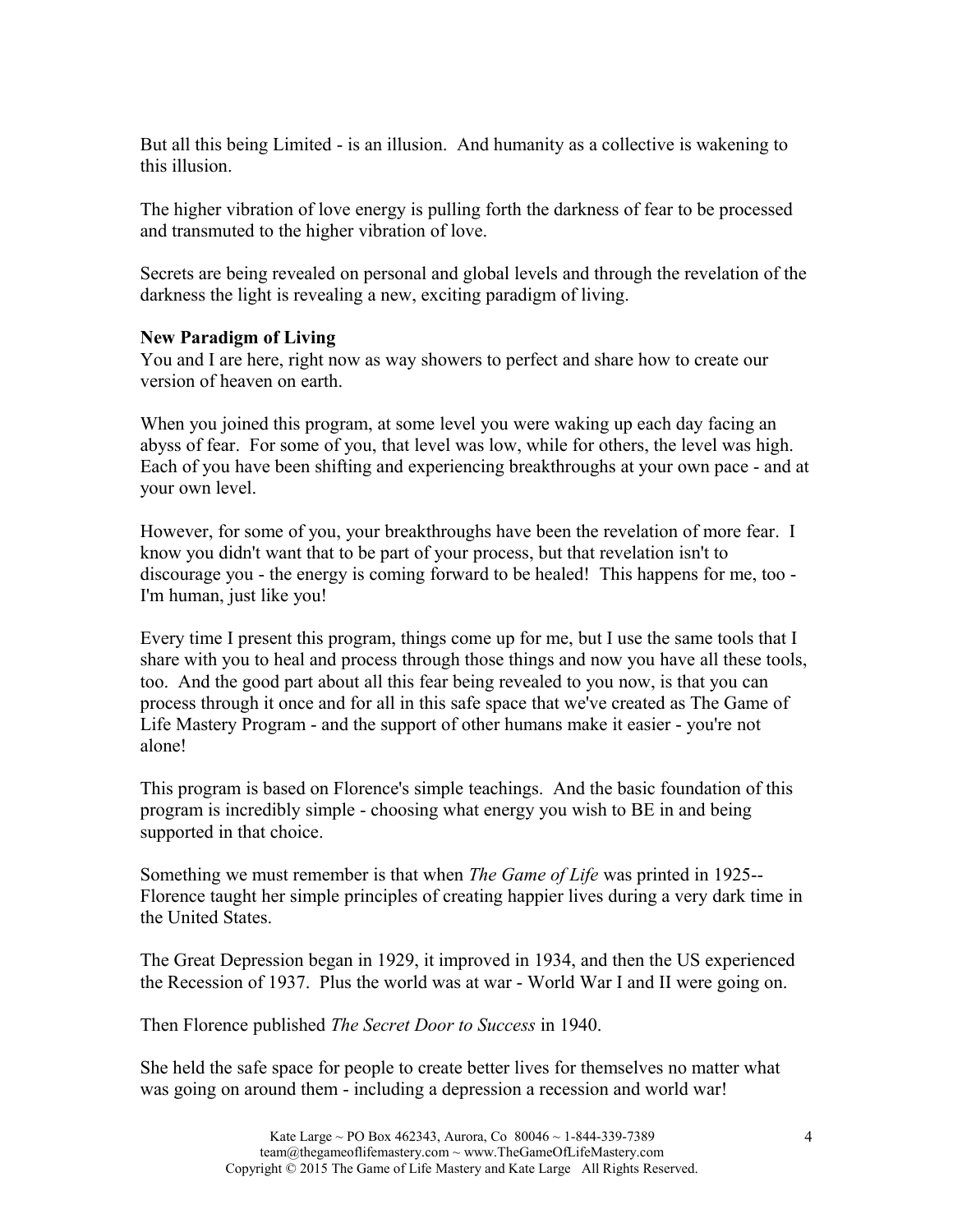Now here we are in 2015 facing economic and political unrest. People are questioning the illusion of fear that we've been conditioned and taught to believe for centuries - and Mother Earth is belching through unstable weather and soil shifts as she shifts her energy, too.

What is a human to do?

Now more than ever before its so important for us to use our Free Will to choose when we want something different and to ask our A-Team of the angelic realm to help us and then get our of their way and allow them to help us!

The newest paradigm of living is to simply choose the energy you wish to BE and create from that energy.

As humans, it's our natural process to discuss and re-discuss how much we don't like things - we don't like our government, something in our community - the neighbor down the street - our family – or our weight.

We focus our energy on how much we don't like something - this is the human thing to do.

Florence calls these types of conversations: Old Fashioned Chat. An old fashioned chat perpetuates the creation of more things we do NOT want.

Florence tells us to have "New Fashioned Chat" talking about what we DO want instead of what we do NOT want. Imagine one of those Sunday morning programs here in the US talking about all the things we want to happen - all the exciting energy of creating something new and wonderful in the world -- instead of how wrong politicians and governments are.

The new paradigm of living is just this! When you STOP talking about how much you don't like something - or are not in agreement with something - and instead talk about what you would like the outcome to be - focusing on a higher outcome - life changes.

Not talking about something doesn't mean you're in agreement with it.

When you don't talk about something you have no physical control over that you don't like, you're not giving it any energy.

However... if there is something you can change, instead of talking about what you don't like, instead talk about the higher outcome you wish to experience - and BE that energy of the higher outcome.

Our present and future is a miraculous place to embrace and focus on the energy of what we want the higher outcome to be.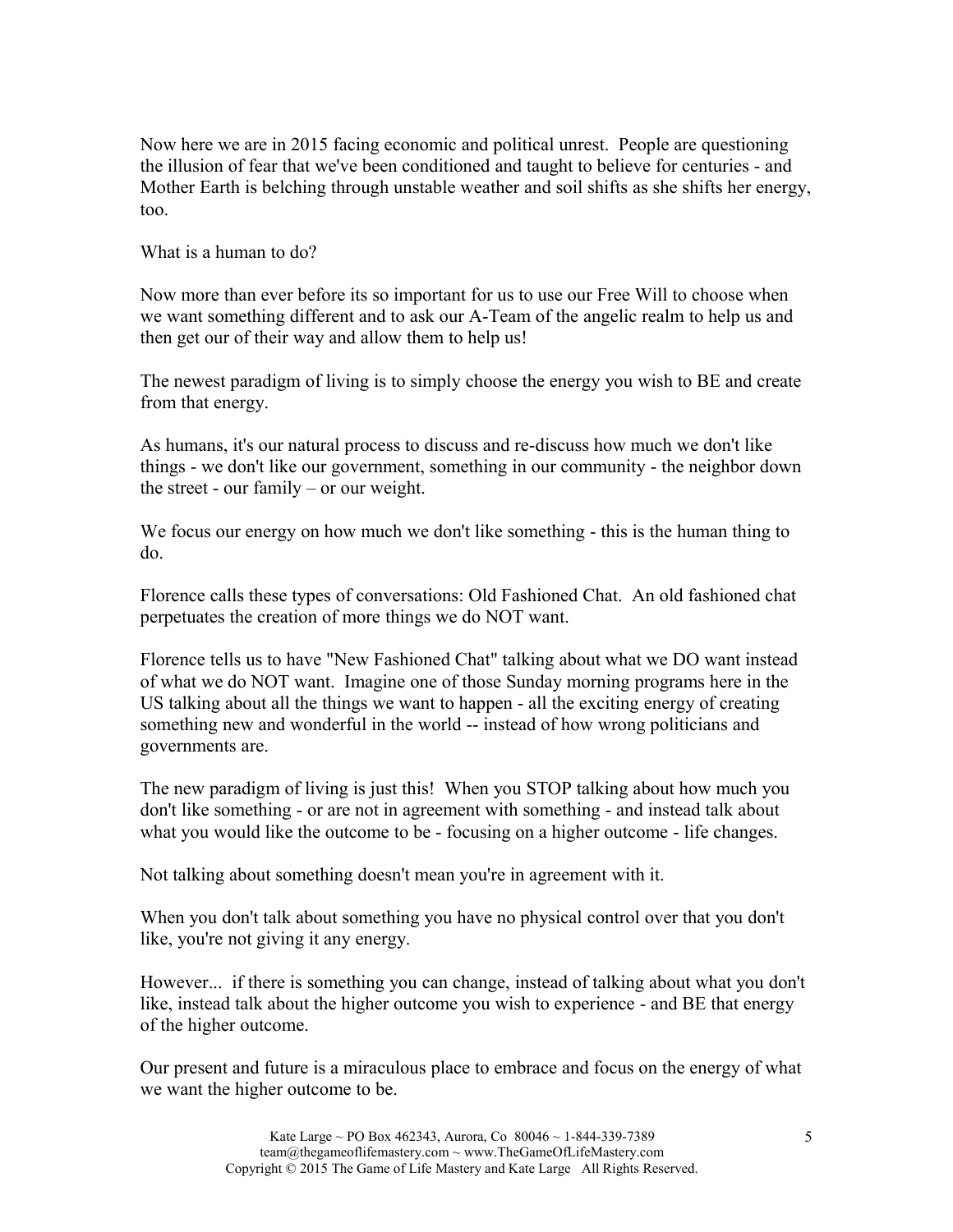This focus of energy through communication with others acts as an observer - and we know that when we act as an observer, energy reacts differently.

So when we begin holding the energy of a higher outcome within ourselves and through conversation with others, reality transforms.

It's like being on a positivity diet instead of a negativity diet.

Some of you may be questioning your Free Will when you're buried under a mountain of obligations and you feel trapped in situations that you don't see a way to get out of - and you feel helpless and stuck.

Know that you always have the ability to choose to create something better - you ALWAYS have the ability to choose.

I want to address that right now... You have Free Will - we all have Free Will - and within your Free Will is your power.

No matter what's going on in your life right now - at this very moment, you have the freedom and the power to choose what energy you wish to BE in - and that's not being irresponsible when there's not sign of change in sight - that's BE-ing responsible!

That's creating a new reality from the inside out - and we all know... happiness is an inside job - that's where your power is!

I know, sometimes you feel as if you're manipulated by outside influences and then held hostage by them.

Let me be the first to tell you - you're not being held hostage - that is an illusion - it seems real, but it's not - it's an illusion. You have Free Will to choose to BE in a different energy of creation!

I'm going to share with you a part of my personal story... In 1999 I went to the internet for answers to my spiritual questions and couldn't find a website that answered them. So in 2000 I created the Soul Kisses website as a resource for people who were actively searching for spiritual answers and guidance. Through the Soul Kisses website I recommended books, audios and information that had helped me.

Shortly after that I set the intention to visit with Jesus while my husband took a nap. Jesus came in and I asked him what the bigger vision for Soul Kisses needed to be.

I didn't expect what he told me.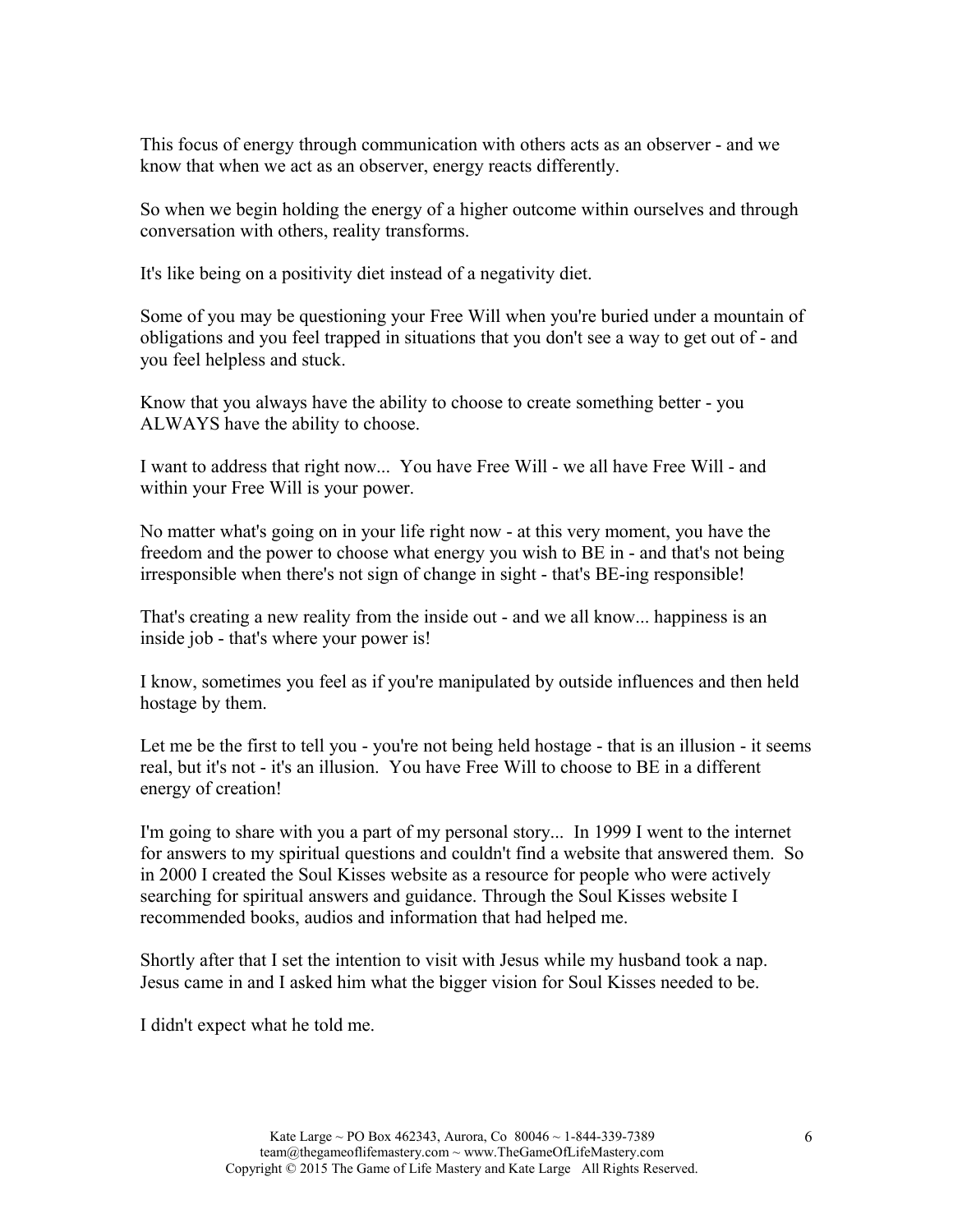Because He said that I would be teaching communication with the angelic realm and write books and programs and record meditations. He said I would be teaching others how to create better lives for themselves.

Well... helping others sounded great, but teaching? Me?

Of course I immediately told him he had the wrong person - that was NOT for me!

But, he was patient and explained to me that yes... this is what I signed up for.

Then I asked him, "Who would listen to me? And why would they?"

I had lived almost all my life - for *years* - perpetually drowning in fear, but never physically dying. I had perfected being a victim and self-sabotage. I was the Queen of Worry, and had failed miserably at relationships till I met my Freddy - kissed my fair share of frogs before Freddy....

Most of my life had been a complete mess. I asked him, "What kind of example is that?"

I was completely surprised by his answer, because He said walking the trenches of creating an unhappy life that was - in my words - a mess, then transforming that life to one of joy and happiness by CHOOSING to shift my energy made me the perfect candidate for the job.

My life mess and transformation gave me credibility... Good grief... Who would've thought...

He pointed out that I truly care about the pain other people experience... and I do!

Plus... he told me that I listen - I listen to my angelic team and follow their guidance to hold the space for others to shift their energy.

When he told me that, I really didn't understand what he meant by holding the space and I wasn't too sure how I had shifted energy, but I trusted him, so I agreed.

But I did ask him, "Could my life be easier from now on?" He told me that was up to me. It was up to me how firmly I choose to live and BE the higher vibration of love.

Then when Freddy woke up from his nap and I shared with him what Jesus had told me, fear swooped in. The conversation with Jesus held promise, hope and excitement while it was safe in my head, but when I voiced it to Freddy, it sounded way too far out there to really happen, much less be true.

And I faltered... my human mind began to pick away at my foundation of trust in the information - and the reality of the very meeting itself.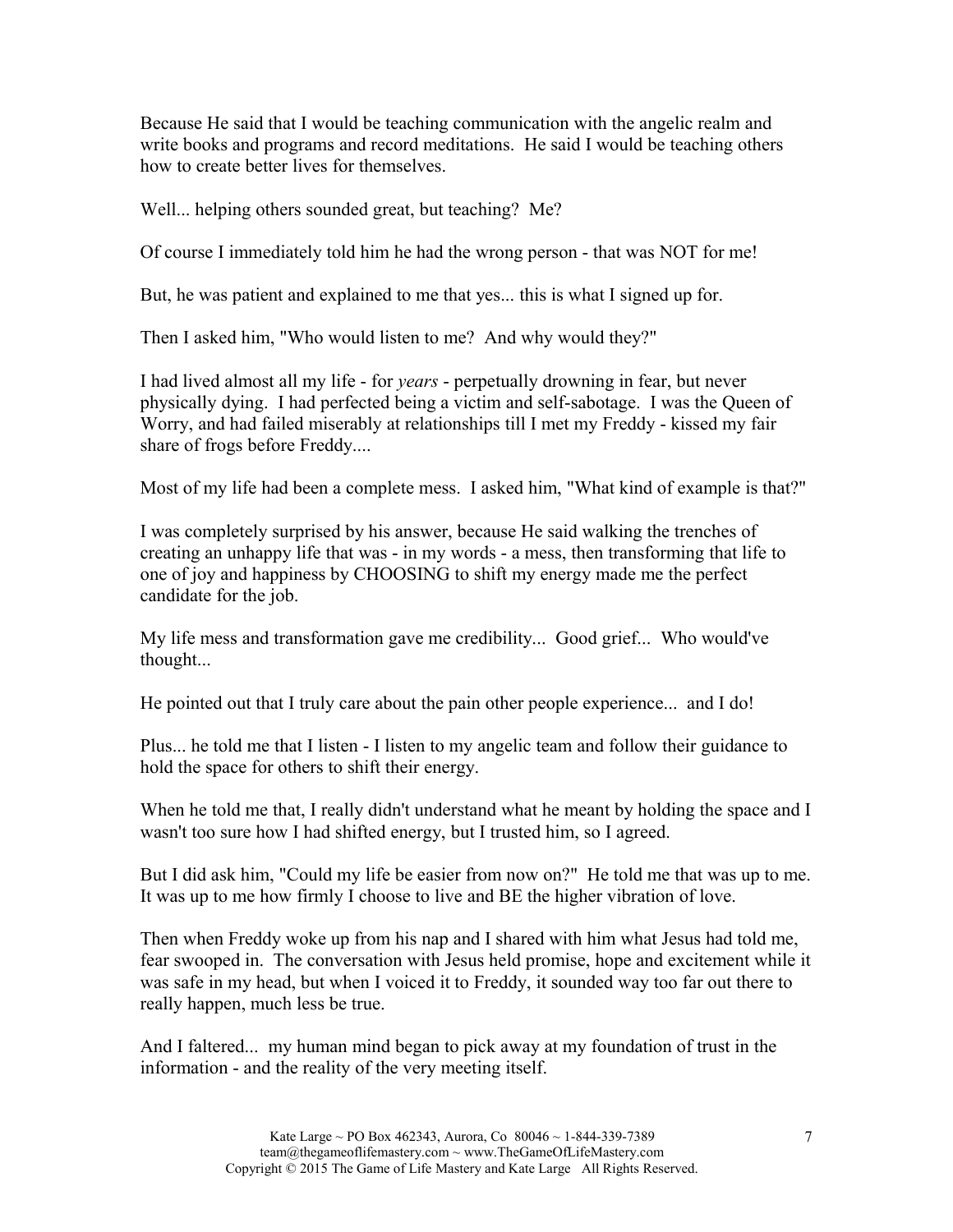But the angelic realm knew what to do.

That night when we went to bed. Fred was sound asleep when the spirit of John Denver began singing Rocky Mountain High over and over and over again in my head. He wouldn't let me sleep. So I finally got up, grabbed my journal and asked him, "What do you want?"

John then patiently explained to me how Jesus came to him too, and told him how he would write songs and perform music - and the vibration of that music would activate "Hope" and "Possibility" in the hearts of people who listened.

And he told me of how he was afraid.

He shared with me that the lyrics of his songs mean something - overcoming the fear of the physical world conditioning and reconnecting with the Divinity within. He told me that trusting in the guidance of my angelic team will create a life for me that is so wonderful I could not even imagine it at the time we were talking.

I listened to him, and my trust was restructured on a firm foundation.

I didn't know what it meant to shift energy at that time, so I was given opportunities to learn what it meant. And... I'm human too... some of the teachings I had to experience more than once because I fought change - well to be honest, the universe dragged me kicking and screaming to face my fears - because I was afraid that the pain of facing them would be worse than I was already experiencing --- but it wasn't...

I learned when I face my dark fear energy, my light dissipates that darkness and the fear loses its power.

I learned there's perfection - a silver lining - something good - in all things - even though I couldn't "see" it. And I learned how to CHOOSE to hold to the energy of that silver lining - when there was no sign of it in sight!

And one of those times was Christmas, 2007. My husband was in terrible depression and I didn't know what to do and I remember standing there... at the dining room table wrapping Christmas presents crying.

My dad - the spiritual energy of my dad was sitting on one side and my protector guide, Chief Running Better was sitting on the other side and they were telling me there's perfection in this. And I was like... I don't see it. And they said, we're not going anywhere till you acknowledge that its there.

I was like... OK. Fine... OK. I acknowledge its there.

And the tears stopped.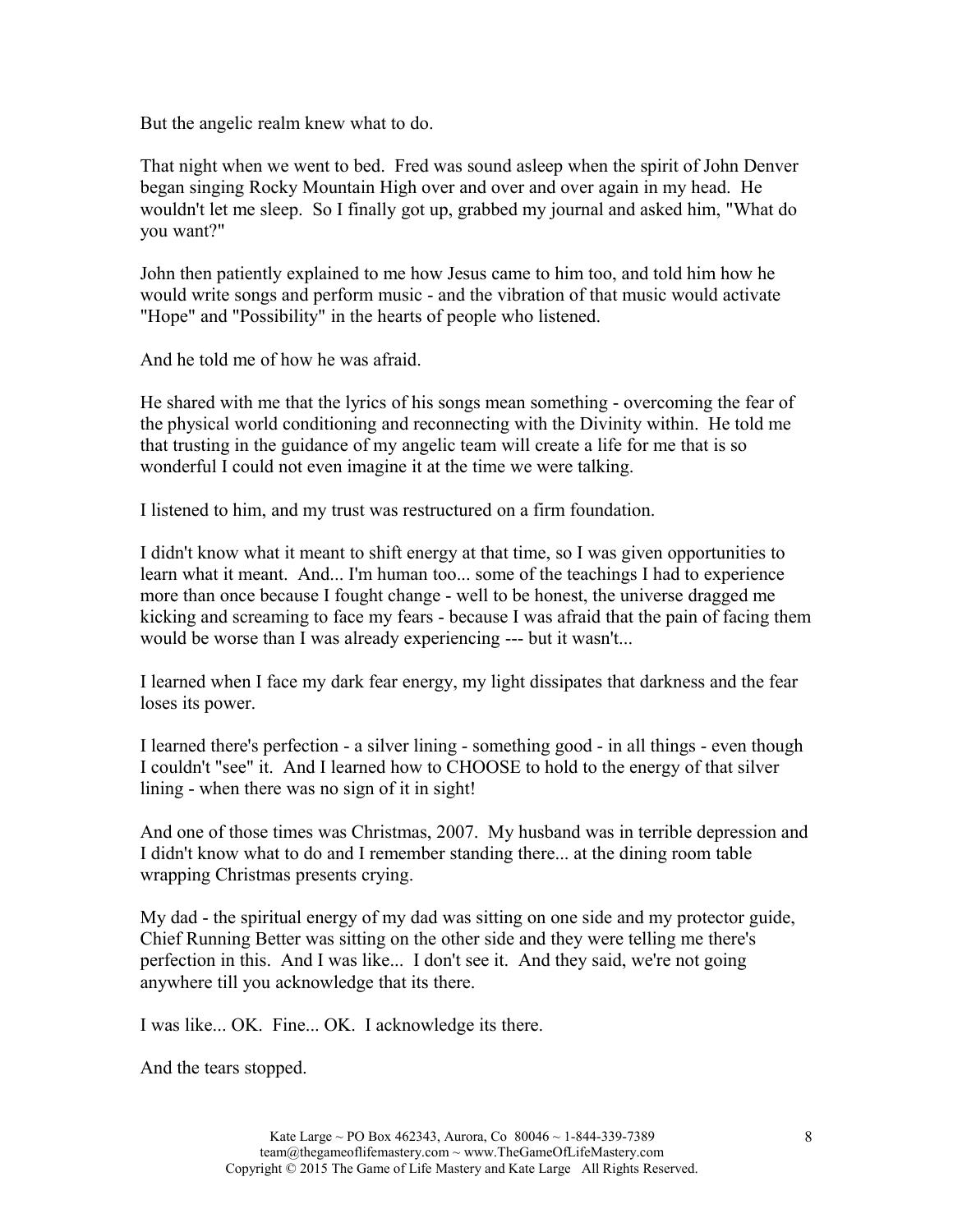And Fred started coming out of his... depression. It didn't happen immediately, but it happened. There was perfection.

So the angels, they would come in and show me I could choose something different, something better and I tried to make it hard - over and over I tried to make it hard - I tried to show them it was IM-possible.

I told them I didn't know HOW to choose and they pointed out to me that, yes... I do know how to choose.

And change. And transform.

I learned that transformation, is as simple as choosing something different.

I chose something different that day standing at the table crying. I chose to believe there was perfection.

I learned how and why its up to me as to whether I live a life that's easier. Or not.

I learned to recognize and understand the evolving paradigm of living our version of heaven on earth and with this knowledge... life began to really be exciting!

With this expansion of understanding.... I had to choose - drama filled relationships and beliefs, suffering and pain....

....or peace, stability, balance, joy, happiness and my version of heaven on earth.

Hmmm.... drama, suffering and pain or heaven on earth?

Well... that did become a no brainer and I chose to terminate drama filled relationships and some of those relationships were family. That doesn't mean I don't love them and bless them - and pray for them... it simply means I choose to no longer be a participant in their drama.

I chose to flush out and face the beliefs that housed suffering and pain and transform those beliefs to love and light - rewriting the neural pathway and creating a higher outcome.

I chose to shift my energy to the highest state of love to create all that resides in my field of potentiality - without settling. I claimed and demanded all that's mine by divine right, under grace - in a miraculous way --------- and here we are.

I'm sharing this with you, because I want you to understand why, when I say I know you can choose something different, I'm not blowing you off - because I know you can, because I've done it - from the depths of despair and feelings of helplessness - from the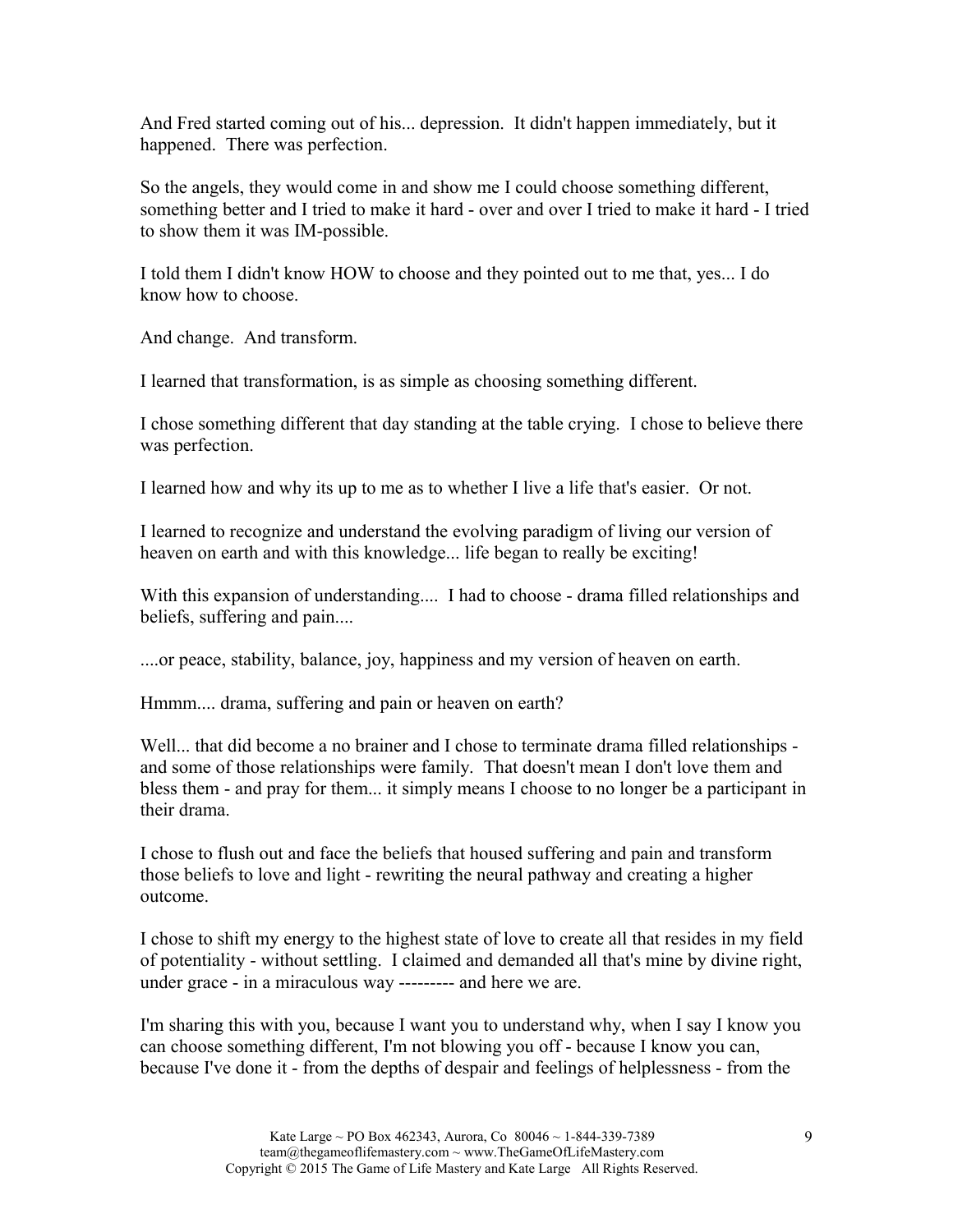dark night of the soul - I've done it - and I know you can, too - I want to support you to make that choice.... and to step into your power!

And I know you deserve your highest and best good - I know this. I know its already made manifest at a higher plane of existence - it has your name on it - your version of heaven on earth

You wouldn't be able to have the "idea" of what you want --- if it weren't already in existence.

When I share that I feel you may be self-sabotaging yourself, I know what self-sabotage is - I perfected it - look within and discern, are you self-sabotaging?

And when I tell you that I know you have the power to create a higher, better outcome no matter what your life looks like in this moment, I know its true.... because I've done it myself.

There was a time when my daughter, Jess, was 7 that she and I had to hide out from her dad - my ex-husband because he was a meth addict. And if you're familiar with the results of consuming meth, then you know meth addicts can be violent and they do not think past this moment of what they want.

In their minds there are no consequences for their behavior of today. At that time danger was a reality and fear was a bedfellow. But we changed all that when I shifted my energy out of fear long enough to reach out for help.

I share this with you, so when I tell you that you have the power to choose the energy you wish to BE in - I know you do, because I've walked in painful shoes, too and I overcame the physical world illusion of controlling, all encompassing fear to create something new - and I experienced my initial shift out of fear without *human support.*

My support was of the angelic realm - the universe - intangible energy by human standards. Through their support I was able to get the help - the human help we needed from loving humans.

You have not only your angelic support team, you have me, my angelic team, and the other members of this glorious mastery community holding the space for you to do what you came here to do - create a better life for yourself!

When you commit to shifting your energy from fear to love - when you COMMIT and CLAIM your power - your life changes and that energy shift begins instantly within - and WILL expand to your external reality.

Florence lived in a human body, too ---- she was a divorced woman in 1925 teaching people how to change the reality of their lives when the US economy was crumbling and fear was sweeping a planet at war!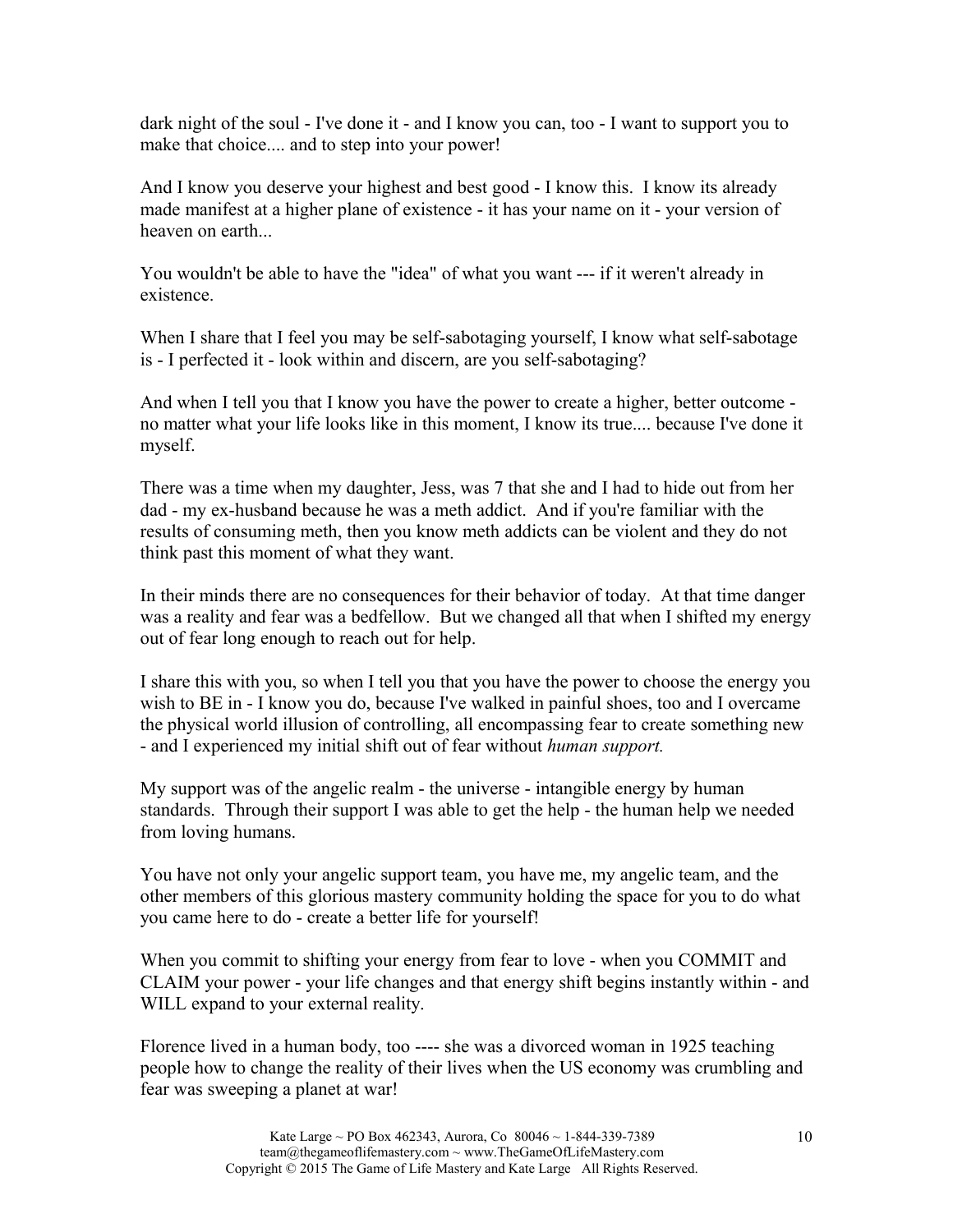We want you to understand how fully supported you are - by me, my angelic team and by your own team of angelic beings including Florence!

So I want to ask you to take a deep breath together with me. I'm calling Florence in to stand close beside each one of you - along with your A-Team of angels and guides. I'm asking all of them to come in close to you so you will feel their energy and their loving support of you. So you'll know from the depths of your BE-ing that you are fully supported and so deeply, profoundly... loved - safe... in the palm of God.

Close your eyes and take a deep breath and focus on the beating of your heart.

Now take a deep breath and consciously, powerfully choose - choose from the depths of your essence the higher energy of love.

BE willing to let go of the human need to hold on to the lower energy of fear because it's familiar.

Embrace all that you're grateful for - I'm grateful for YOU! Embrace all that you're grateful for and begin with one thing and expand your love energy to encompass all that you're grateful. With a deep breath expand your awareness to embrace the essence of love that you are in all directions of time.

We choose - collectively as a group to BE the highest vibration of love possible.

We embrace love fully and completely - breathing the energy into each of our cells as our breath gives life to our physical body.

We ARE the energy of love - the energy where creation of our highest good begins.

**Here** 

Now.

Together.

As One.

Take a deep breath and ground this love energy into your BE-ingness - fully supported by All That Is... Allow roots from your feet to go down deep into Mother Earth, down to the core light of healing love at her center.

Take a deep breath in and pull that vibrant healing love up through the soils, up through the rocks and the clay to your feet, through your legs to your heart.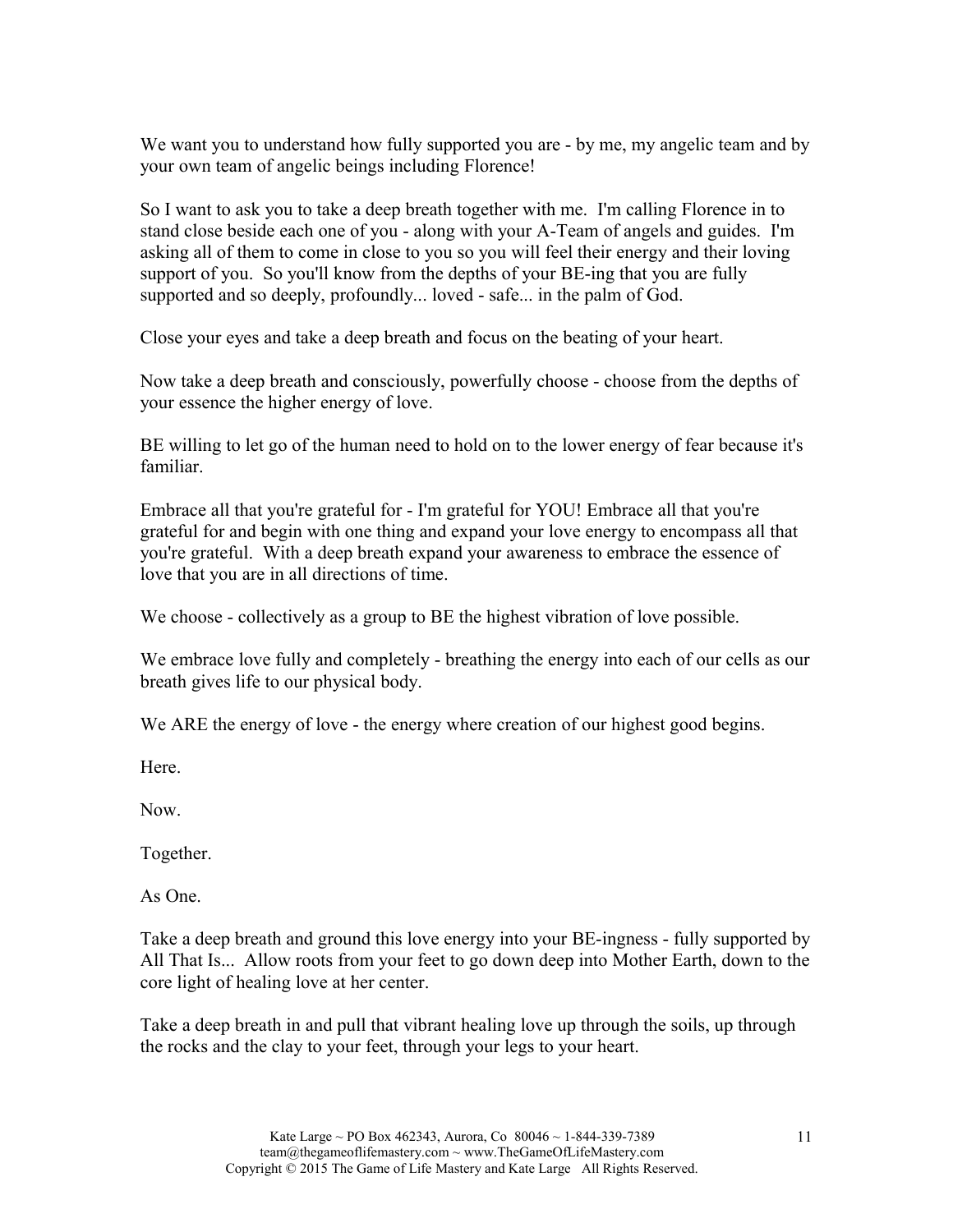Breathe through that energy - breathe it into your room... and when you're ready, open your eyes...

### **Revealed Energy**

Last fall, I was talking with someone about a topic that was an uncomfortable energy between us. I wasn't in agreement with this person's point of view, and I thought it was their deal, and even though I've felt in the middle of it, I'd been working at remaining neutral, sending love to those involved and the situation.

But the further we got into the conversation; I realized I was holding my breath because I was getting angry.

When I realized I was holding my breath, I immediately began to take slow deep breaths and asked my angels to show me why I was getting so upset - right there in the middle of the conversation. The revelation began with a huge wave of raw, painful trauma type energy engulfing me - and I had to terminate the conversation.

When I calmed down, it became clear to me that the energy I was feeling was mine - not the other person's - it didn't even have anything to do with them or really even what we were talking about. So I asked my angels to help me to identify, face, disconnect from and heal this energy.

When we had identified the energy and pulled it out to look at it, I saw where the energy drew breath and how it had progressed, grown and magnified throughout my life as I experienced it and suppressed it - instead of taking the time to heal it.

Then I asked my angels to show me all of it and they showed me a memory I wasn't consciously aware of having - it went back to when I was a toddler.

The details aren't important, but the process is... The process and the ability to go back as far as we need to, to follow the bread crumbs and address the core - the place where the energy draws breath - to face it, disconnect from it and heal it.

In the beginning I was very surprised about this energy showing up. The most surprising thing was how Powerful it was. I felt like I'd been tackled and smashed.

When I realized how long I'd been suppressing it, I could clearly see and understand that with all that suppression, my subconscious had been feeding it fear and its power and pain were massive!

But the important thing was I knew what to do with this painful energy. I knew I needed to look at it - face it and pull the darkness of it into the light. So I did.

And in the light it took on definition and meaning as to why it was a part of me.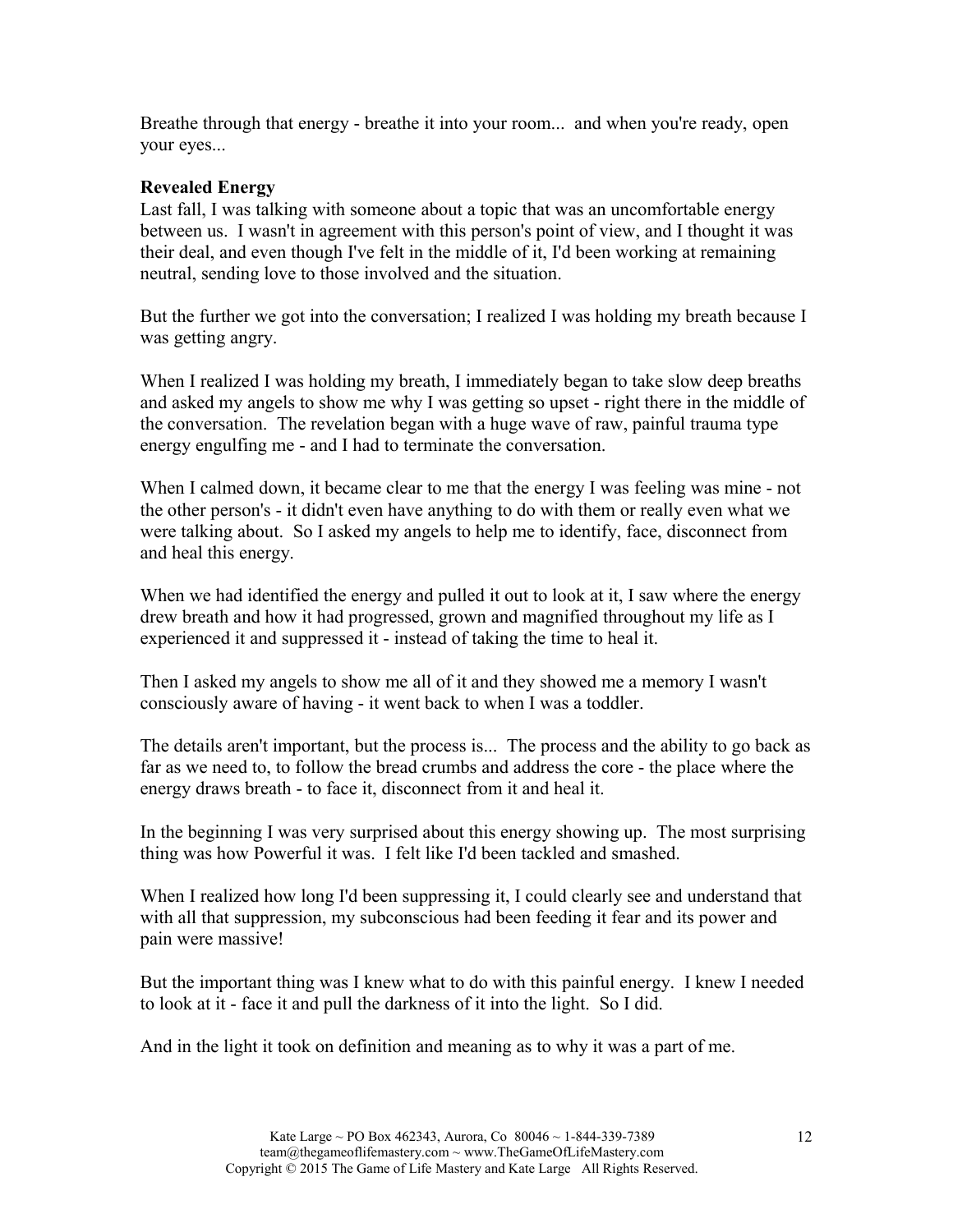And from that safe place, I was able to see where it stemmed from, disconnect from it and heal it.

Many of you have been experiencing this same type of situation - if you haven't been and it comes up in the future, you'll recognize it because we've had this discussion today - of this very painful energy coming forward - an energy perhaps without a name - just an energy that is so uncomfortable you cannot even think. Maybe you're grumpy and out of sorts and you really don't know why.

When we have very painful, to our soul energy, there are usually cords that connect this energy to us. In order to fully heal this energy, we need to disconnect the cords. The process the angels showed me is to be the observer of the angels disconnecting these cords. When we act as the observer - we've learned that when experiences are observed, they react differently than when they're not observed.

So right now the angels and I will hold the space for you to address whatever less than love, painful energy that has come up for you. If you're not experiencing anything to this degree, not to worry - you can address healing anything you haven't already healed by asking your angels to show you something that we can heal together.

So I'm going to give you a moment to decide on what you want to disconnect from choose one thing. Then I'll guide you through the process. This process is the program: Disconnect the Cords to Heal the Wounds of Your Heart that's in the Mastery Tool Library that you can download and use any time you want.

AND... I want to ask you to simply allow yourself to experience whatever you experience during this process - allow yourself to see in your mind's eye, whatever you see - to feel in your heart, whatever you feel - simply allow the experience to be...

So choose what you wish to disconnect from... I'll wait a few moments, then we'll begin...

#### **Quiet Mind**

So... We'll begin by quieting our minds...

Get comfortable...

*Place your feet flat on the floor. With your hands gently in your lap, close your eyes and focus your attention on your heart.* 

*Take a deep breath...*

*Now shift your focus to gratitude of the blessings in your life and embrace the energy of gratitude and breathe into the joy filled energy of gratitude.*

*Ask yourself these questions - don't try to answer, just ask...*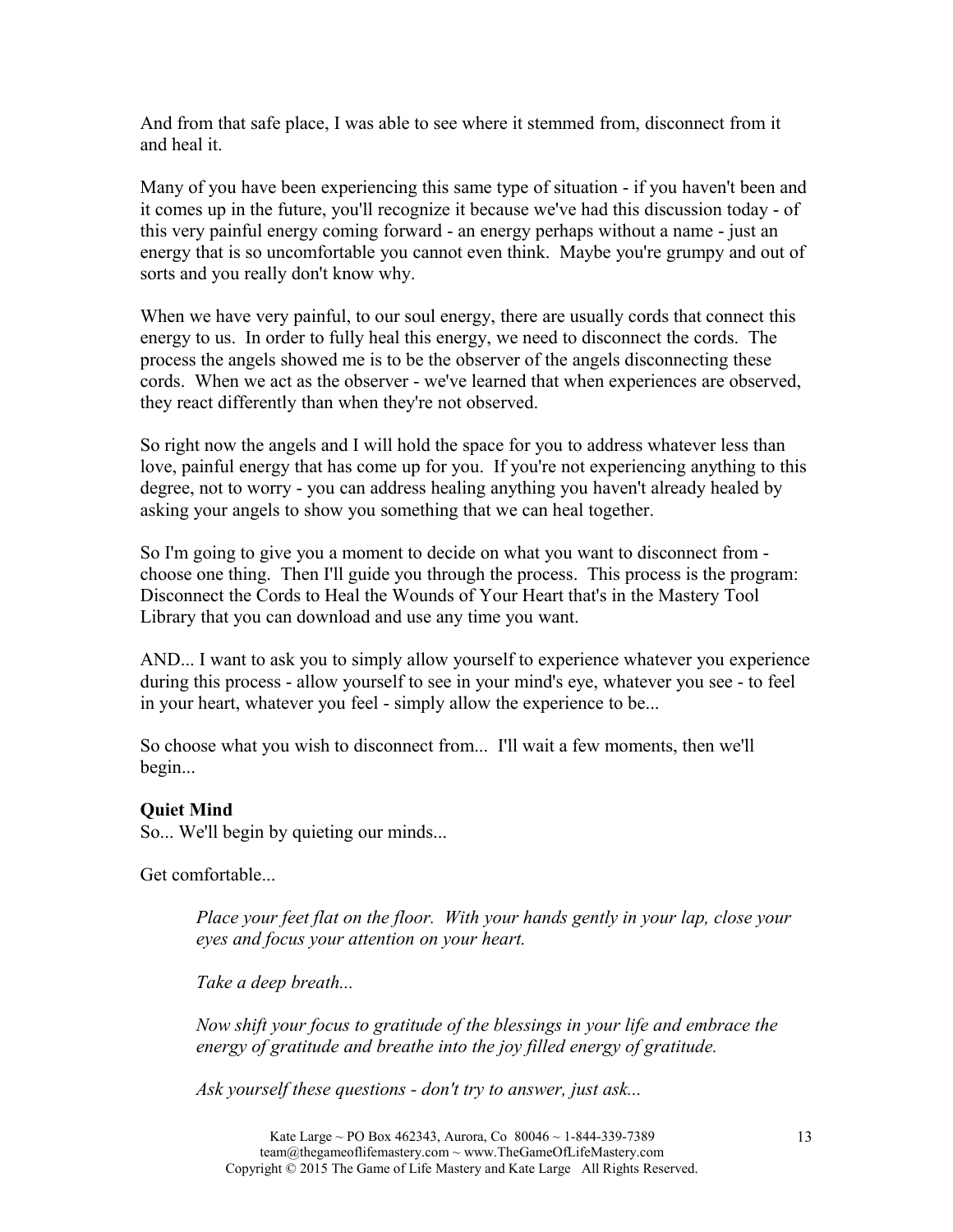*Who am I? What do I want? What's my purpose? What makes me happy?*

*Now simply allow yourself to be aware of your physical body. Your hands in your lap – your feet flat on the floor.*

*Now focus again on your heart – allow yourself to hear the beating of your heart as a sound or feel it as a sensation.*

*Take a few deep breaths...*

#### **Disconnect Cords Guided Journey**

Now I'll guide you through disconnecting the cords from the pain you wish to heal:

With your eyes still closed... We begin with a prayer...

Father, Mother, God, Creator of All That Is...

We come together as One with open hearts for healing. We ask that only those of the light be allowed to communicate with us and we ask for your guidance - from a safe space - to face, disconnect and heal pain from the past, in all directions of time. We thank you for your wisdom, your love and your guidance.

In gratitude, Amen

Take a deep breath and see before you in your mind's eye, your mighty oak grounding tree. Walk over to the Tree and step into her open heart. Feel your feet merge with the roots and sink into the soils of Mother Earth, down to the core light within her. Pull the vibrant healing energy of Mother Earth up to your feet, up through your legs to your heart.

The branches of your tree open wide to the breath of God. Breathe in deeply of the life sustaining breath of God.

Now from the other side of the tree, Archangel Michael reaches for you.

Firmly take his hand and step into the realm of the angelic.

With him are your angelic team of angels, guides and teachers.

They've joined you to hold the safe space for healing in all directions of time. They form a circle of comfort and love around you, while Archangel Michael stands before you.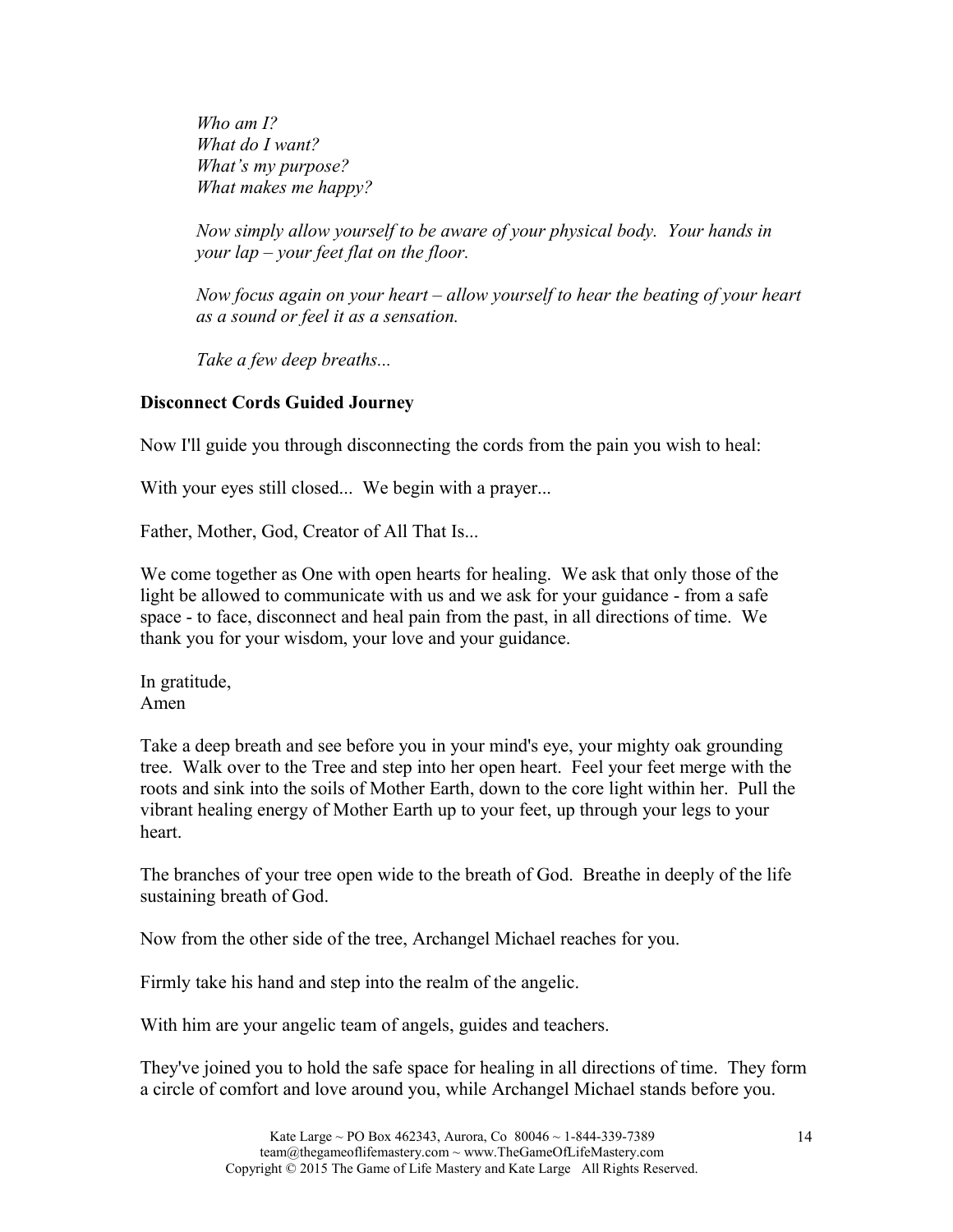Ask your angels to show you the core - the beginning - from whence the painful energy of resistance that you've been experiencing first drew breath.

Allow yourself to experience whatever is revealed to you. The energy may stem from this lifetime or a previous lifetime - follow the bread crumbs of the energy.

You may see an incident in your mind's eye or you may simply have a knowing within of meeting with the core of the energy.

With a deep breath, from this safe space, pull that energy into the light.

Are you willing to let Archangel Michael have this energy? If you answered yes, allow him to take it. If you answered, no, let him have as much as you're willing to let go of and you can come back to this to complete if you're not willing to let it all go.

If there are humans involved in this painful energy, whether living or deceased, ask their Higher Self to join you in this safe space, so that you may disconnect from them as well.

Archangel Michael will hold the energy and supervise any human spirits involved.

With another deep breath... Allow yourself to see or feel where this energy is corded to your body.

Ever so gently, cherub angels appear and disconnect the cords from your body. They disconnect the cords to the energy - they disconnect the cords to the human spirits.

Where they disconnect the cords a spot is left - it looks like where a vine has been removed from a tomato and that spot may be small or it may be large.

After removing each cord, the cherub angels gently fill the spots with beautiful, glowing love.

Allow them to remove all the cords...

Now with a deep breath, please scan your body to discern if there are any more cords attached to your body.

If there are, point them out to the cherub angels. They will gently disconnect the cords and fill the spot with thick gooey love.

When you are fully disconnected from the painful energy and the people involved your angels and I hold your hands forming a circle. Our circle surrounds the painful energy with a circle of love - together, we send all the love of our hearts to the painful energy and the people who were involved.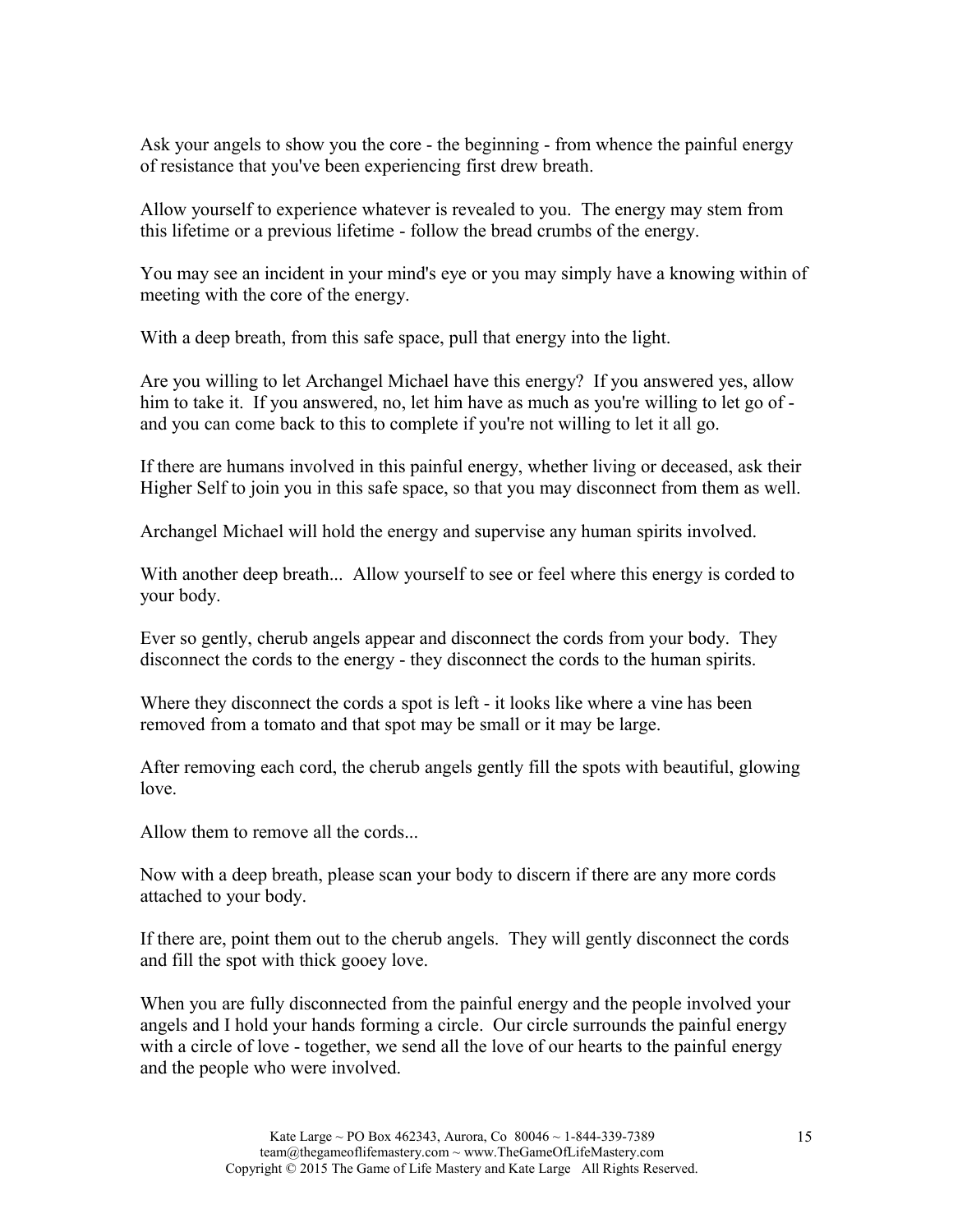Together we forgive the situation - remember forgiveness does not condone behavior or mean you're in any kind of agreement - forgiveness is a gift you give to yourself.

Together we forgive the situation, the people involved and be sure to forgive yourself.

With each deep breath, the love light grows stronger and brighter - you grow larger and larger and the painful energy and the people involved grow smaller and smaller and disappear in the light of love.

Now your angels and I send love to you... all the love of our hearts.

And we see you as the beautiful spirit of love and light that you are.

Breathe deeply and embrace this love that we send to you.

Allow the love to flow through your body touching every cell of your being with the love.

Now take a deep breath and thank all the angelic beings that have joined us and helped us.

Its time to return to the physical world. Step back into your grounding tree and allow roots from your feet to travel through the soils of Mother Earth down to the core light of healing love within her.

With a deep breath, pull that loving light up through the soils, the water, the clay, back to your feet, up your legs, to your heart.

Step out of your grounding tree, bringing all the love with you. When you're ready... open your eyes.

## **ONE-on-ONE**

This process is incredibly powerful. If you need help, one-on-one support of a fellow human to fully process through disconnecting the cords to a powerful, intense less than love energy, please use the Mastery Intensive Mentoring Session form on the private members website and we'll get you scheduled for a private session with me and your angels.

You're covering a lot of spiritual territory in this Game of Life Mastery Program.

You've learned tools and techniques to identify resistance energy and love energy and choosing which energy you wish to vibrate in as much as humanly possible. You've learned simple methods to process through the pain of the past in all directions of time.